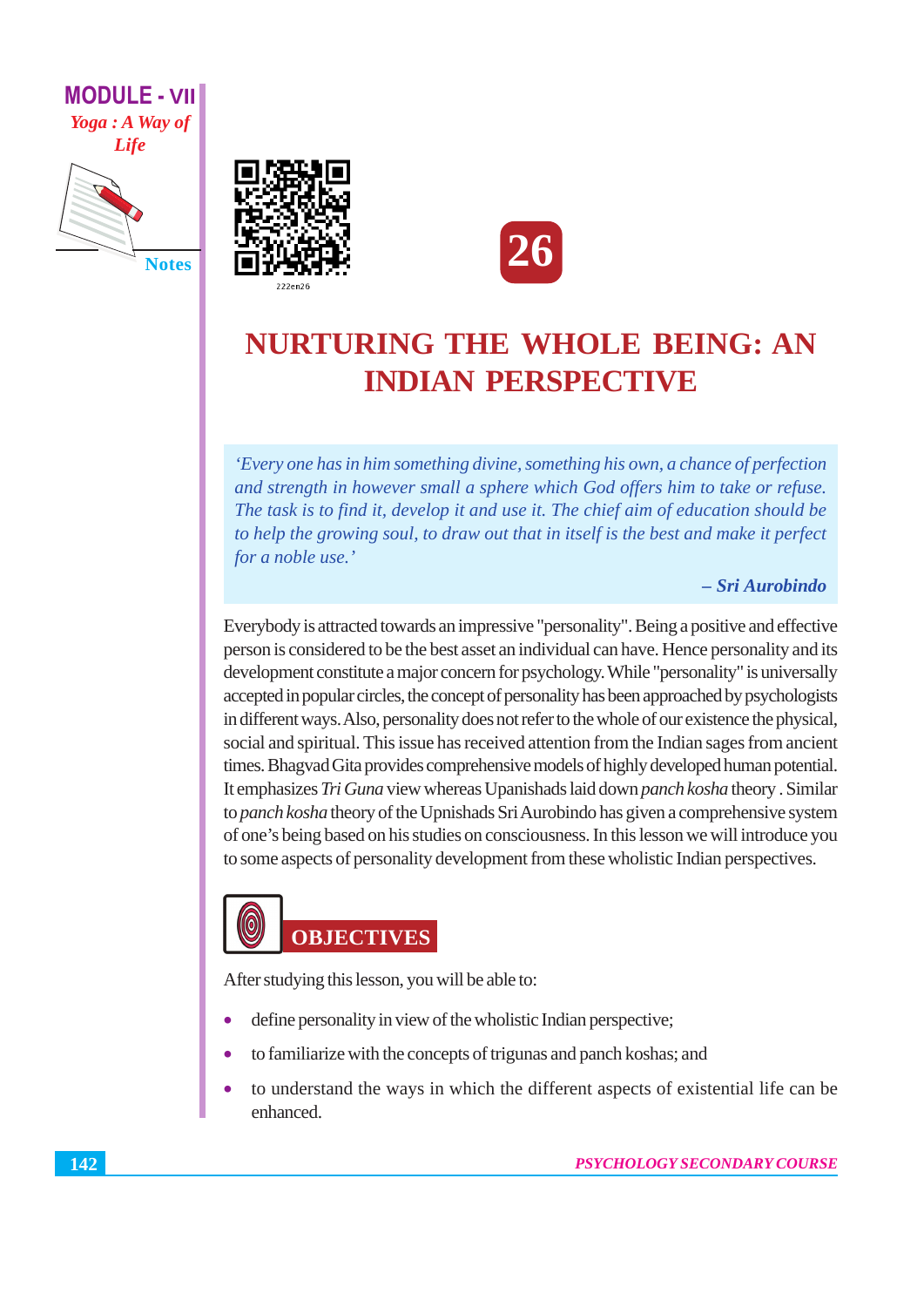## 26.1 WHOLISTIC PERSONALITY: AN INDIAN VIEW

The term personality generally refers to the kind of person an individual is. It comes from the Latin word 'persona' a mask worn in Greek and Roman theaters by actors to enable each actor to play several roles. It also means that the external appearance of a person comprising the characteristics that are accessible to other persons.

The Indian thinkers visualized human existence in terms of an integrated structure having spiritual as well as material aspects. In Upanishads the self, the *atman* or the consciousness is considered as the real core of personality. Consciousness is the eternal and immutable aspect of existence. Thus personality can not be taken as physical appearance (body) only. It extends to the different levels of existence incorporating the physical, social and spiritual levels. Let us try to learn about this model of personality in some detail.



1. Describe the Indian concept of personality.

## **26.2 THEORY OF TRIGUNAS**

This theory proposes that entire existence in nature is made up of combination of three Gunas namely Sattwa, Rajas and Tamas. Sattwa represents light, Rajas represents dynamism and Tamas represents lethargy or inertia. Human beings too are mixtures or combinations of these three qualities. Geeta describes how different people under the influence of different Gunas behave in diverse ways. Human development is examined with reference to movement from Tamas to Rajas and then to Sattwa. The highest stage is a state of being above these three gunas. Let us study about three Gunas and personalities related to them.

**Sattwik:** This kind of person functions moderately in eating, sleeping and performing various activities. He or she meditates regularly, and does all his or her work as worship of the Lord. People love this person and this person also loves and helps people. He or she radiates the light of knowledge. Guru Nanak Dev, Hazrat Nizamuddin, Kabir, Meera, Purandar Das, and Thyagaraj are some of the examples of such evolved persons.

**Rajasik:** This type of person is very active, dynamic and addicted to work. If he or she does not have work to do, he or she will feel restless. This kind of a person likes to eat spicy food. He or she is fond of entertainment, sitting at one place and observing silence is difficult for him or her. Such persons are often found in the business world.

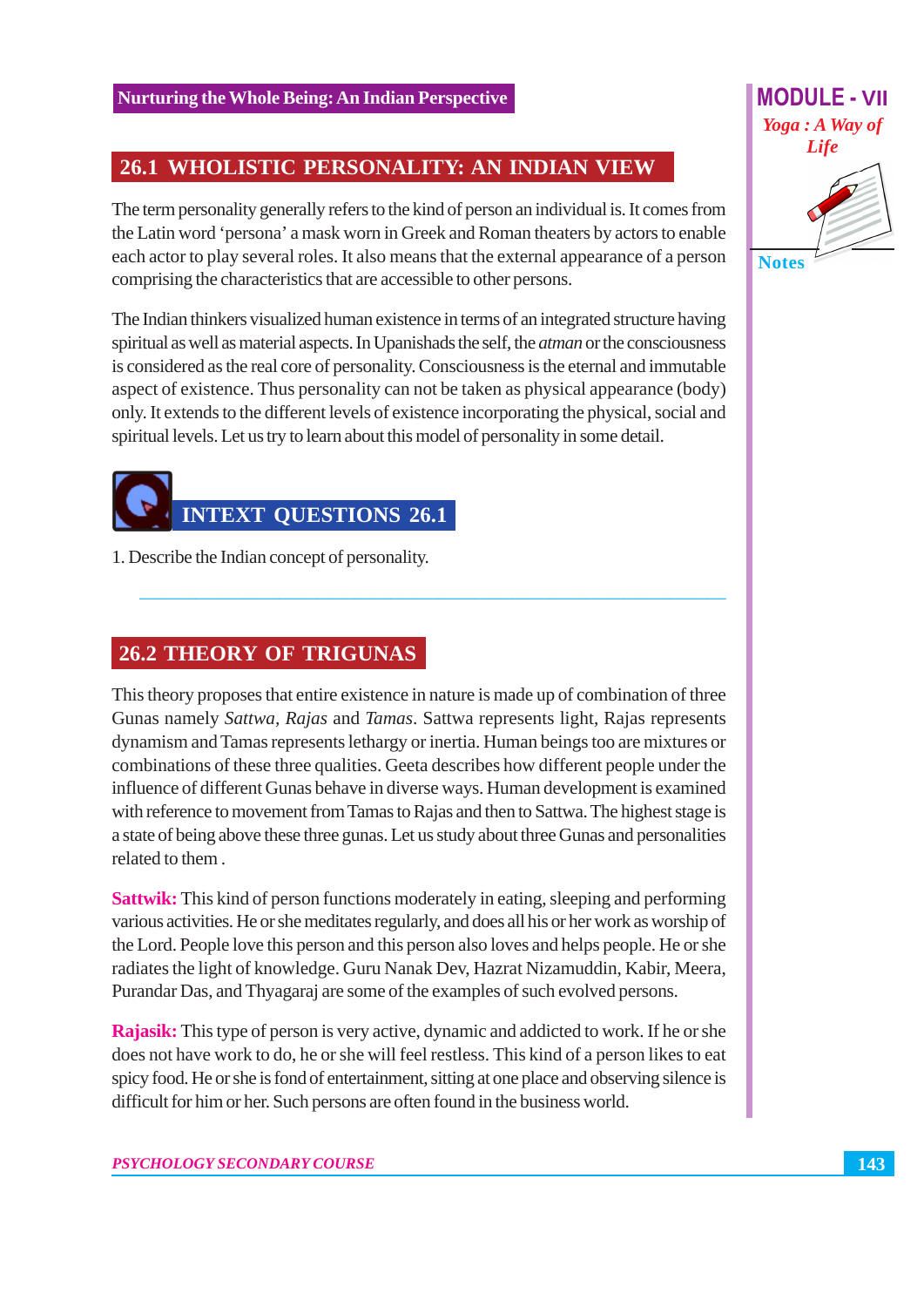# **MODULE - VII** Yoga: A Way of **Life**

**Notes** 

Tamasik: This type of person does not like to work. He or she gets up late in the morning. They are failures in their lives. Nobody likes them because they are dirty, idle and lethargic. People usually keep themselves away from such persons.

The three qualities mentioned above are not exclusive. Each and every person is a combination of these three gunas in different degrees. In some, Sattwik is predominant, in some Rajasik is and in some Tamasik. However all the three are present in each of us to some extent. Personality development involves achieving and maintaining the right proportion of these three qualities. It should be noted that Raiasik is necessary to some extent but Tamasik should be tried to be kept at the minimum.

Now we come to another way of looking at our existence which sees human beings consisting of five levels. Let us examine them in detail and also the ways in which life develops along with them.

## **26.3 THEORY OF PANCH KOSHAS (FIVE SHEATHS OF HUMAN EXISTENCE)**

Taittiriya Upanishad gives the concept of Panch Koshas and their development. It says that starting from Annamaya Kosha and reaching the Anandamaya Kosh, our existence has 5 layers or sheaths called Koshas. The gross body that we see is **Annamaya Kosha**. The subtler body made of pranic energy is called as **Pranamaya Kosha** or vital sheath.

The third kosha is Manomava Kosha or mental sheath comprised of one's feelings and emotions. The fourth one is Vijnanamaya Kosha. It is comprised of imagination, memory, knowledge, insight and understanding. The fifth is **Anandmaya** Kosha or sheath of bliss. Its characteristics are creativity, joy and bliss. Let us examine these sheaths in detail.

### 1) Annamaya Kosha: The Food Sheath

The physical body, the outer most part of our existence is termed as the Annamaya Kosha or Food Sheath. It has emerged from the essence of food assimilated by the father and nourished in the womb by the food taken by the mother. It continues to exist because of



Fig. 26.1: Panch Koshas: Framework of personality

food consumed and ultimately, after death, goes back to fertilize the earth and becomes food. The substance of the physical structure, rising from food, existing in food and going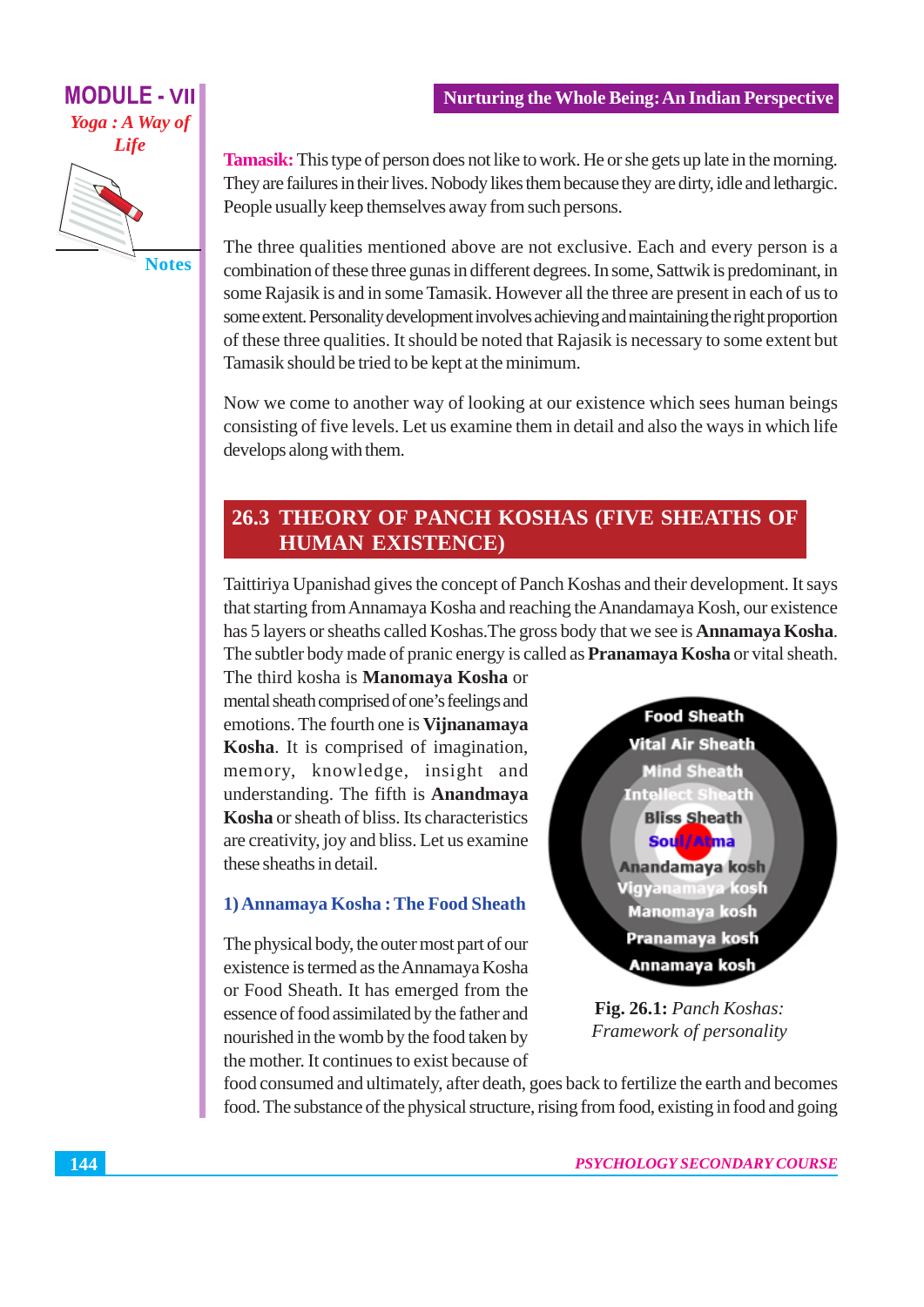back to become food, is naturally and most appropriately termed the food sheath.

The food we eat gets transformed into muscles, veins, nerves, blood and bones. If proper exercise and proper diet is given the Annamaya Kosha develops well. The signs of healthy development are fitness, agility, stamina and endurance. A person having these qualities can easily master motor skills and has good eve hand co-ordination. Food taken is transformed into various nutritous elements and makes us grow physically.

### 2) Pranamaya Kosha: The Vital Sheath

The Pancha-Pranas, which are corresponding to the five physiological systems described in Ayurveda, represent the Vital Sheath. These activities which support the body take place as a result of the air that we breath in. Hence it is termed the Vital Sheath. The five Pranas comprising this sheath include the following:

- **Prana (The Faculty of Perception):** It controls the perceptions of the five fold  $\ddot{\mathbf{i}}$ stimuli received from the external environment through the five sense organs.
- ii) Apana (The Faculty of Excretion): All things thrown out of body or rejected by the body such as septum, perspiration, urine, faeces, etc. are expressions of Apana.
- iii) Samana (The Faculty of Digestion): Digests the food collected in the stomach.
- iv) Vyana (The Faculty of Circulation): The power by which the nutrients resulting from the digested food are properly coveyed to the various limbs of the body through the blood stream.
- v) Udana (The Faculty of Thinking): The capacity in an individual to raise his thoughts from their present level so as to conceive a possibility of or appreciate a new principle or idea-the capacity of self-education.

These five faculties gradually weaken as people advance in age.

The Vital Sheath controls and regulates the Food Sheath. When the *pranas* do not function properly, the physical body is affected. The signs of healthy development of Pranamaya Kosha are enthusiasm, ability to use voice effectively, suppleness of body, perserverance, leadership, discipline, honesty and nobility.

### 3) Manomaya Kosha: The Mental Sheath

The mind regulates the Pranamaya Kosha or Vital Sheath. For example, when the mind is upset due to some shock, the functions of pranas and the body are affected. Mind interprets the impressions of sense organs. It stores good and bad memories of the past. It is possible to increase the strength of mind by regular prayer, making resolutions and keeping them up. There is a deep relationship between mind, intellect and body.

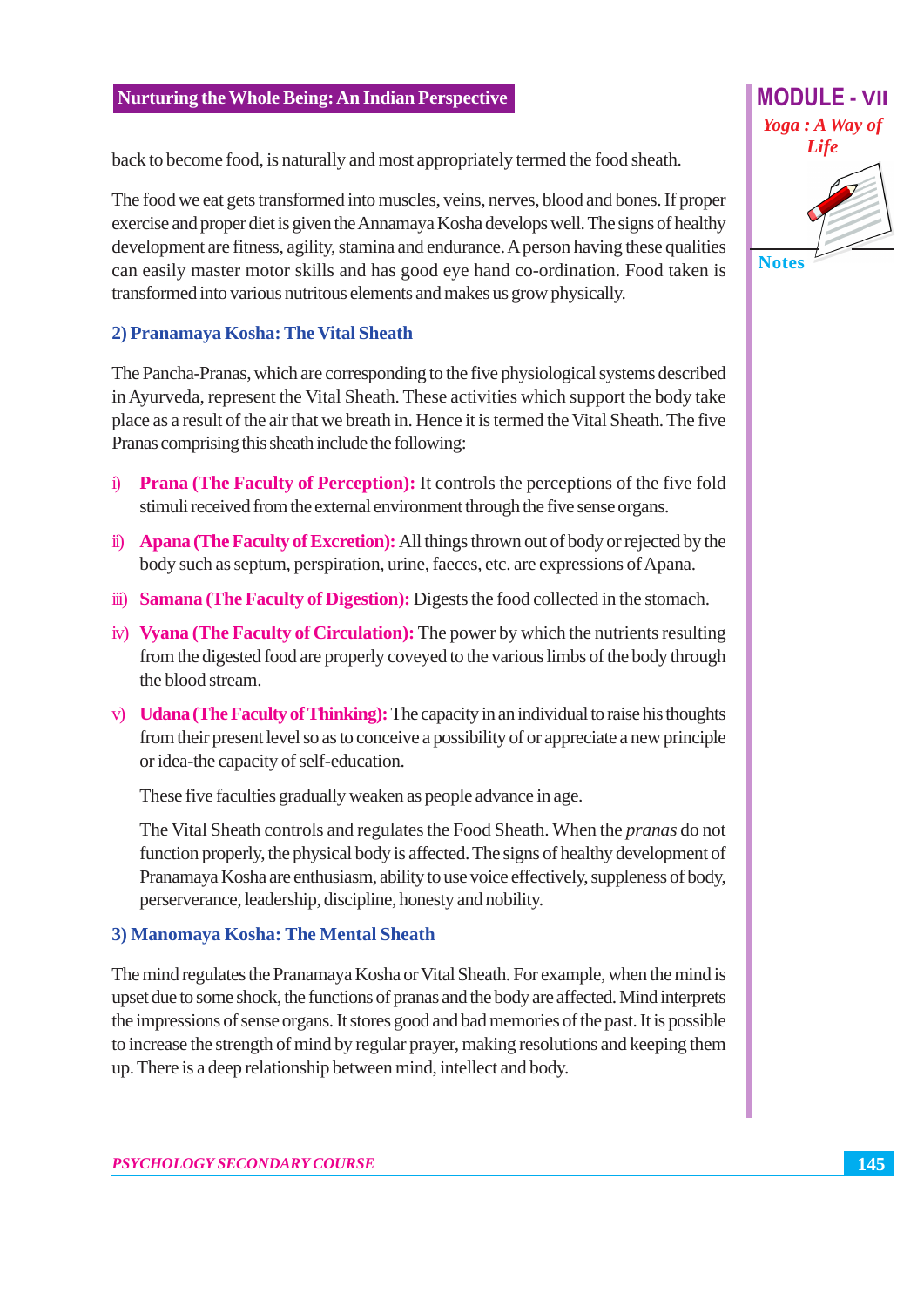# **MODULE - VII** Yoga: A Way of **Life Notes**

## 4) Vijnanmaya Kosha: The Intellectual Sheath

The mind (Manas) is that which receives the external stimuli through sense organs and communicates the responses to the organs of action. Though the stimuli received through the five sense organs are distinct and different from one another, an integrated experience of them is brought about by the mind. The intellect (Buddhi) is the discriminating and discerning process which examines and judges the stimuli received. It also communicates to the mind its decision about the type of responses to be executed. The mind associates the impressions with pleasantness or unpleasantness based on memory. The intellect however, with its capacity to think, takes a rational decision which may not be liked by the mind but is ultimately beneficial to the person.

The mind is the storehouse of all memories and knowledge. This storehouse of experience is the guiding factor in man's actions. The mind can also be described as the seat of emotions and the intellect is to examine the areas in which they operate. The mind has the capacity to travel only to the 'realms known' but the intellect, besides remaining in the realms known, can further penetrate into the 'realms unknown' to investigate, contemplate and comprehend new discoveries.

## 5) Anandamaya Kosha: The Blissful sheath

This is the innermost of the five sheaths and consists of Vasanas or desires. They exist in the subconscious, the way we exist during the state of deep-sleep. It is considered blissful, because, whatever be the condition in which we are in our waking and dream states, once we reach, all of us experience relatively the same undisturbed peace and bliss due to the cessation of agitation experienced by us when we are awake or dreaming. The Bliss Sheath controls the intellectual Sheath, since the intellect functions under the control and guidance of one's vasanas.

When all the other Koshas are well developed we experience harmony between the inner self and the outer world. This harmony gives us a sense of joy and bliss. The five sheaths are like the layers of clothes worn by a person which are totally different from the wearer. So too, the Atman or the real self is distinct and separate from the five outer layers.

## **INTEXT OUESTIONS 26.2**

- 1. What is the concept of panch koshas?
- 2. What are the three gunas?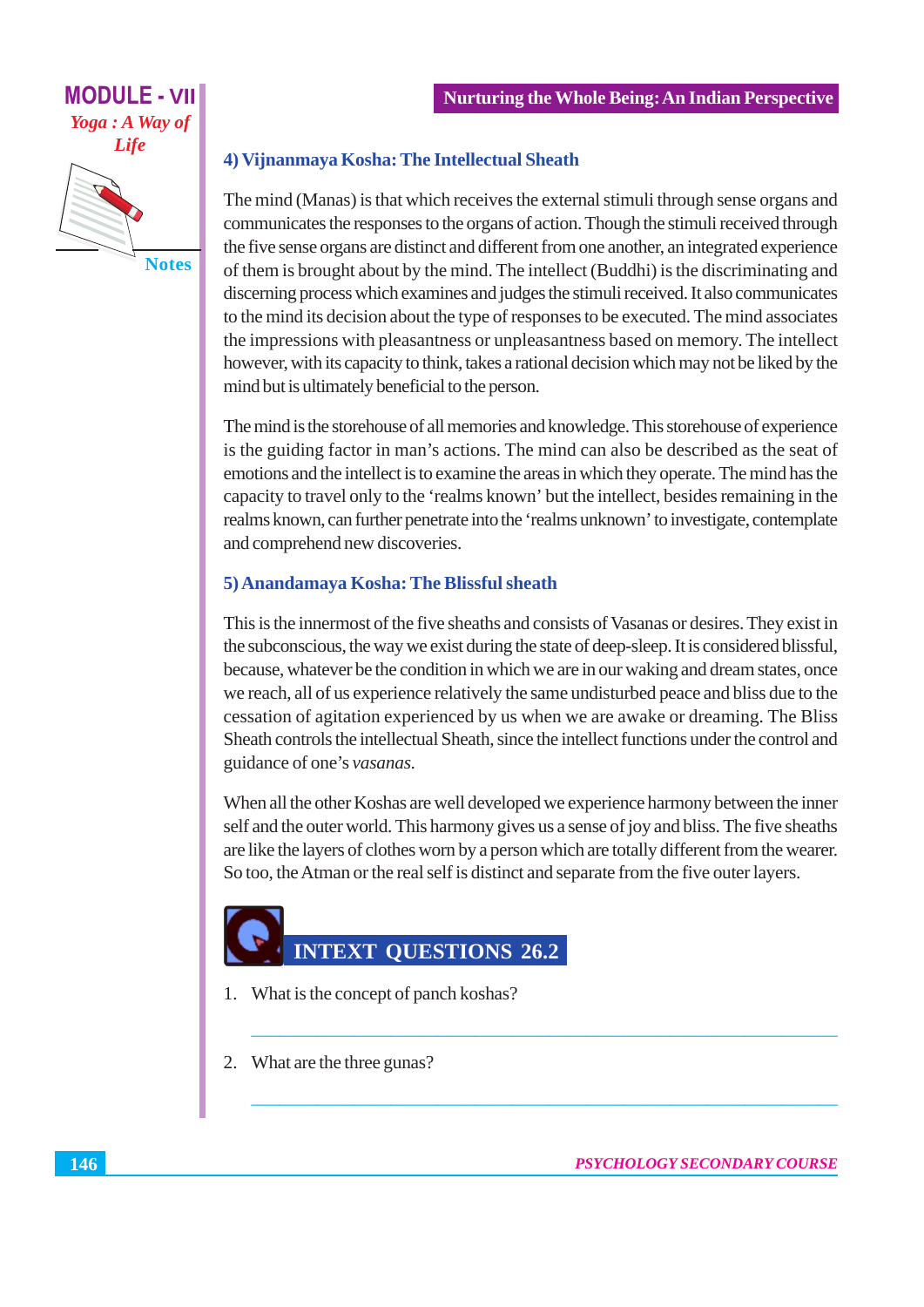## **26.4 DEVELOPMENT OF KOSHAS**

Personality development moves from annamaya kosha to the pure consciousness gradually removing all the five covers that mask it. Regular eating habits, right kind of food, all types of exercises and games, jogging, running, walking and Asanas facilitate the development of Annamaya Kosha. Pranayam and breathing exercises improve the quality of Pranamaya Kosha. For the development of Manomaya Kosha study of good literature including poems, novels, essays and articles is useful. All the activities that challenge one's intellect develop Vijnanamaya Kosha. These activities include debates, problem-solving, study-techniques, small research projects, evaluation and appreciation of books and interviewing eminent persons. All these activities make you go beyond your tiny self and give you an opportunity to idenfity with your fellow beings-your community members, your country and the whole world. This facilitates the development of Anandamaya Kosha. Even in your contemplation you can extend your consciousness to reach the earth, the sun, the stars, the galaxies and the universe. This way we gradually build the relationship between individual self or individual consciousness and universal self or universal consiousness.

## 26.5 SRI AUROBINDO ON LEVELS OF CONSCIOUSNESS

Sri Aurobindo says that two systems are simultaneously active in the organization of the being and its parts: a concentric system and a vertical system. The concentric system is like a series of rings or sheaths. The outer most circle is comprised of awareness of physical body, awareness of vital (pranic) body or sheath and awareness of mental sheath. They are interconnected. The inner circle is composed of inner mind which is in touch with the universal mind or Supreme Energy. The innermost core is called Psychic being which is a spark of the Divine (Supreme Energy) present in all of us and in every thing. It is also called Atman.

The vertical system is like a staircase consisting of various levels, planes of consciousness ranging from the lowest – the inconscient to the highest – Sat Chit Anand. In simple words, from unicellular being, humans have climbed innumerable rungs of the ladder of evolution. We have an evolved body and mind. But our evolution is not complete. Our consciousness has to climb several rungs to reach still higher levels and the highest level of consciousness which is endowed with amazing experience of goodness, freedom and knowledge.



1. How can we facilitate the development of Anandamaya Kosha?

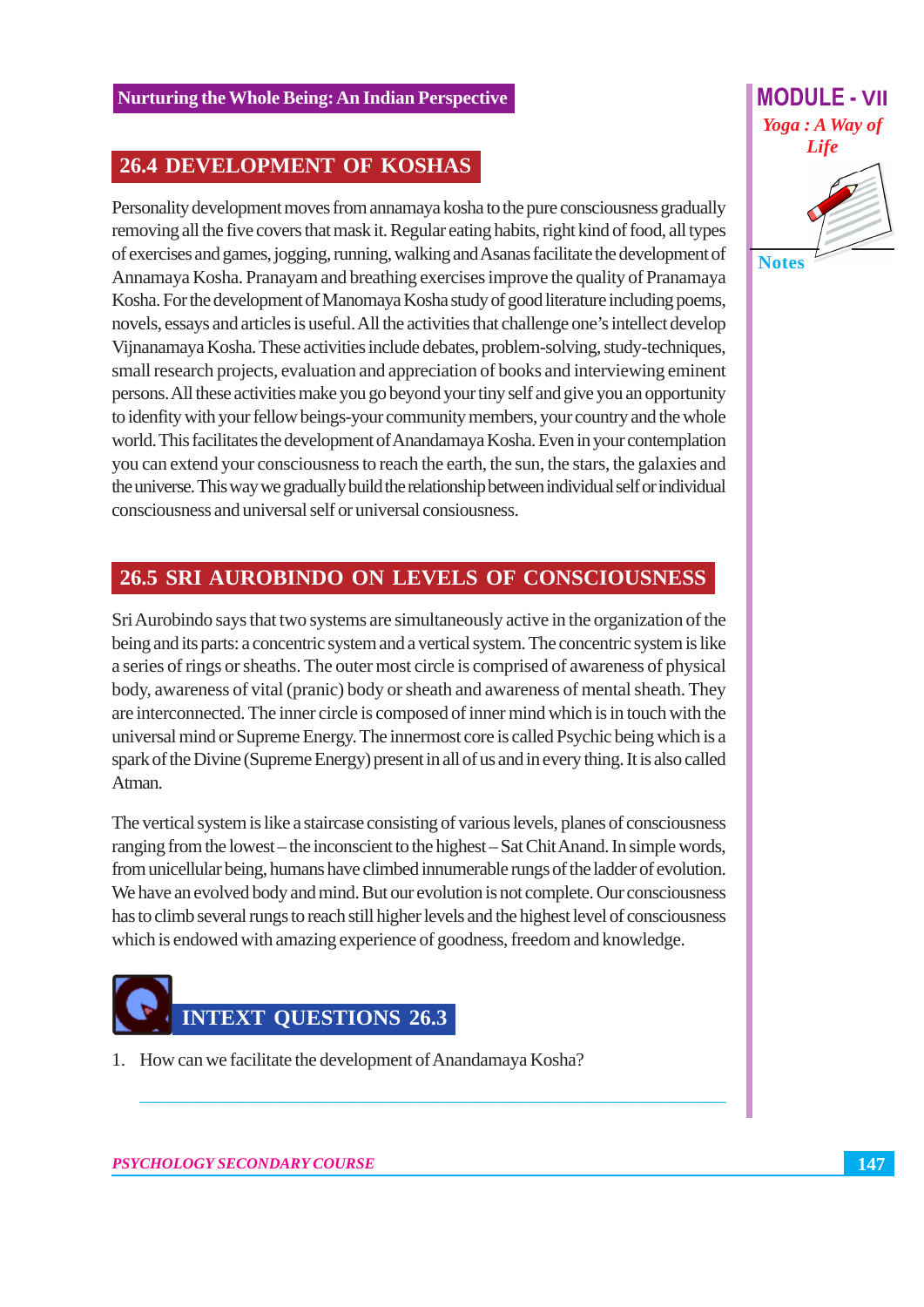

2. According to Sri Aurobindo, what is the innermost circle of consciousness called?

## **WHAT YOU HAVE LEARNT**

- Human existence and its development is a major concern of psychology.
- Bhagwad Gita and Upanishads give us profiles of highly developed life ways. Upanishads also give as the constituents of human potential. They are called Koshas.
- Atman, the divine spark of life, lives in the human body with five coverings on it. The coverings or sheaths are called Koshas. Annamaya, Pranamaya, Manomaya, Vijananmaya and Anandmaya are the five Koshas.
- $\bullet$ The food we eat gets transformed into muscles, veins, nerves, blood and bones. If proper exercise and proper diet is given the Annamaya Kosha develops well. The signs of healthy development are fitness, agility, stamina and endurance. A person having these qualities can easily master motor skills and has good eye hand coordination. Wiring, fitting, welding, knitting are motor skills that involve eyehand co-ordination. Indian psychology says that the body is an effective instrument in the worship of God. Our duty and work itself is the worship and one is supposed to do it with total devotion.
- Sri Aurobindo's perspective gives us a concentric and a vertical model of our being.  $\bullet$ The development according to this is more or less similar to the development of Panch Koshas.

## **TERMINAL OUESTIONS**

- 1. Explain any one Kosha in detail.
- 2. Describe the ways for development of the five Koshas.

## **ANSWER TO INTEXT QUESTIONS**

### $26.1$

1. Personality is not mere external appearance. It includes the whole existence that includes physical, social and spiritual parts of life. An individual's true self or nature is considered as pure consciousness or Atman.